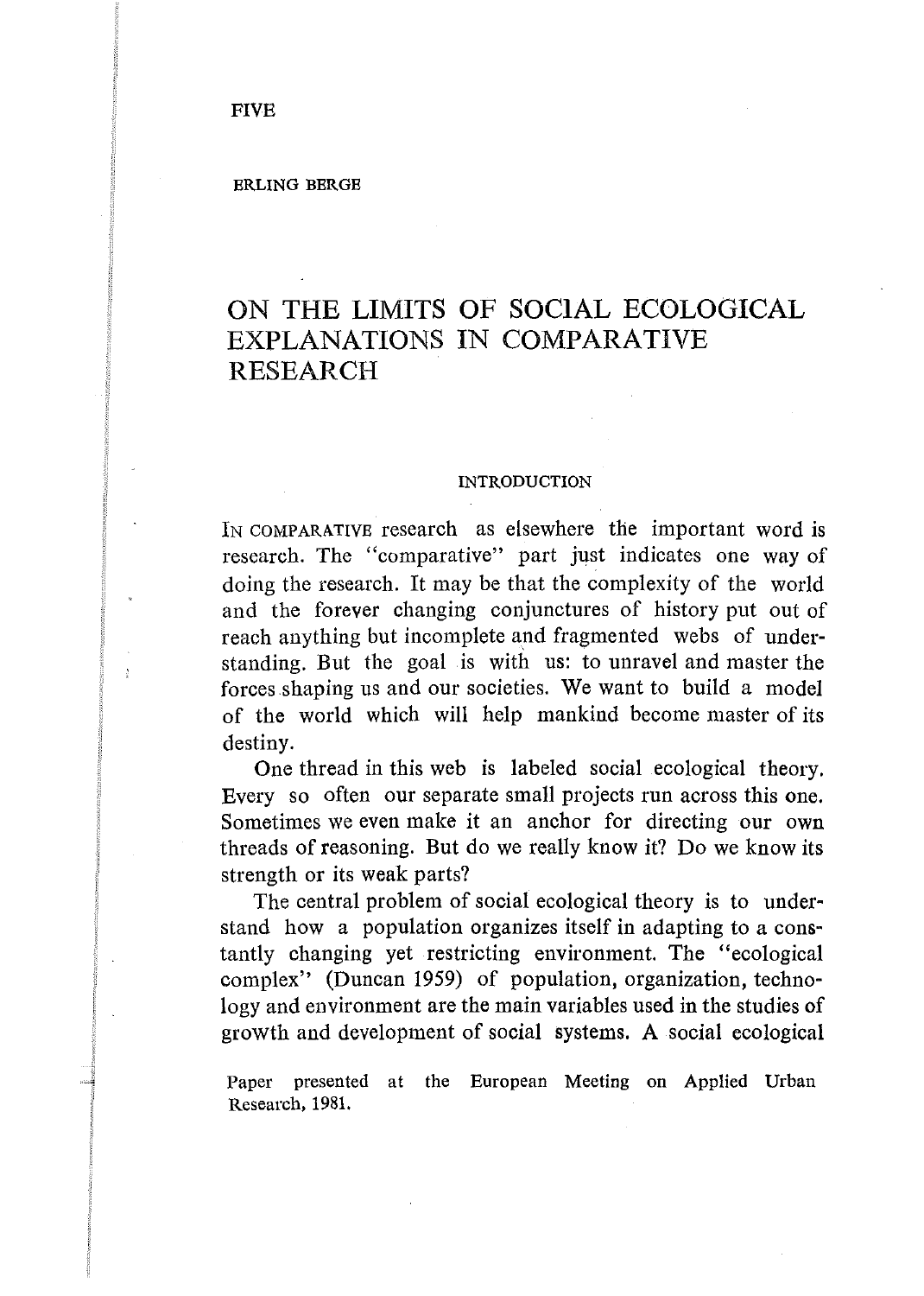explanation in comparative research will thus be concerned with the variation in the interrelations among the variables of the ecological complex. Differences in development are then explained by differences in the interrelations of variables in the complex. What are the limits of such explanations?

Before we go into this problem a note on what is meant by "Limits" seem in order. Usually, limits may not be overstepped without suffering some kind of sanctions. The limits of scientific explanations are no exception to this. At best the theory will not support out statements, at worst we are talking nonsense. But from that it does not follow that we shall take care to stay within the limits posed by the present theory. Theories are there for us to work on so that our explanations stay within the limits of the theory and yet are explanations of the phenomena of interest.

Social ecological theory as it stands today (Hawley 1971, Berry & Kasarda 1977) encounters limits to its explanatory power at several points. But the way to treat these limits is not to resign from the effort to explain, but to rework the theory, to reinforce or replace its weak parts so that the present limits may be overcome, circumvented or moved further away.

If this is taken to be the aim, we still have the problem of identifying exactly what and where the limits of social ecological · theory are. One well-tried way of finding such limits is to overstep them. Not having done much of that, I shall comment on some of the more established limits.

## Limits due to data

Comparative research will today sooner or later-usually sooner-run into problems of obtaining comparable data. The standard way of treating this problem is to do something else, Some face the problem squarely and organize efforts to produce comparable data. A third way which should not be overlooked is to use theoretical models to bridge the gaps where data are missing. The study of factorial ecology will for instance point to the possibility of multiple ways of defining indexes of ecological structure (Hamm 1978) and maybe lists of equivalent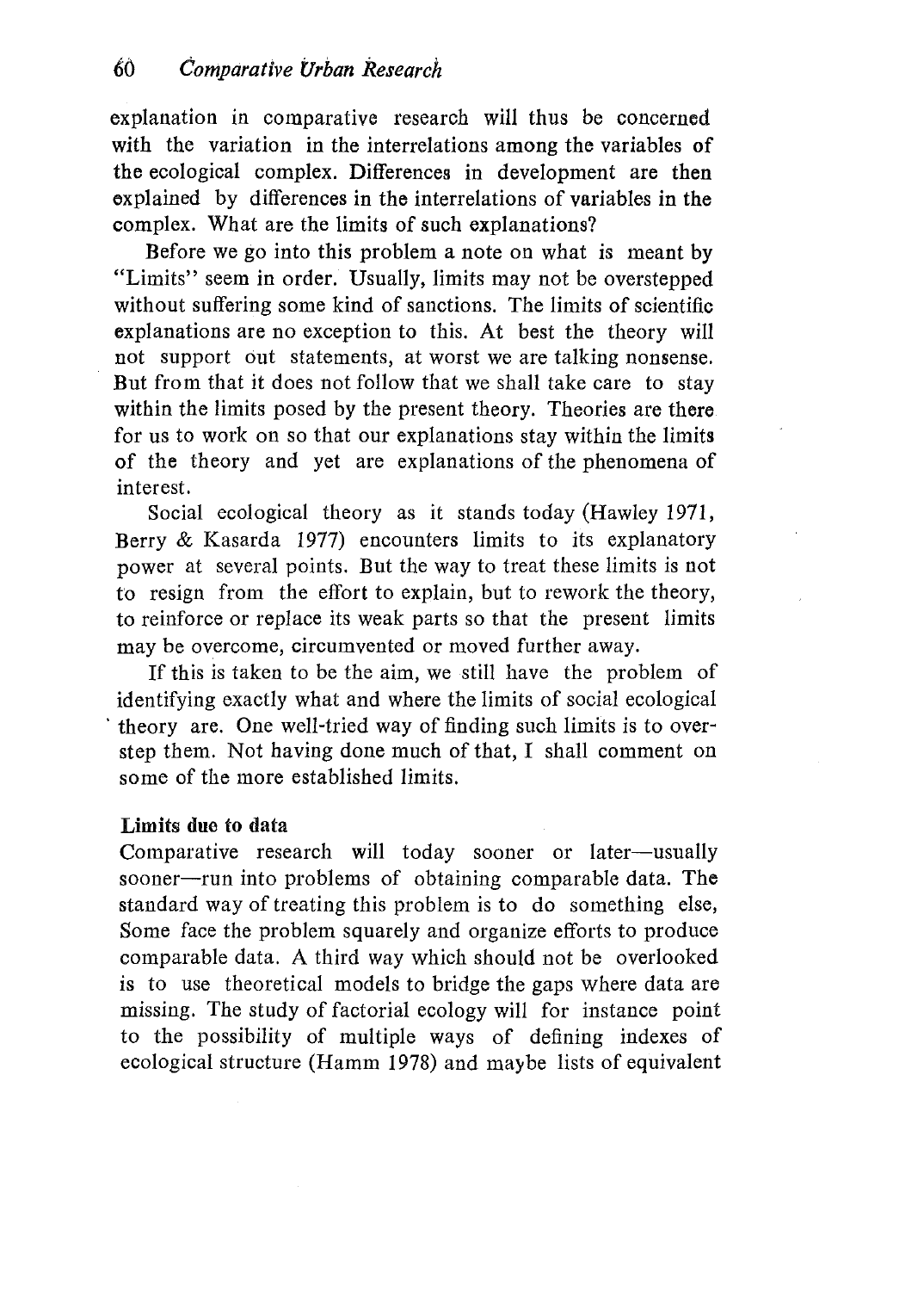indicators which in specific circumstances may substitute for each other.

Another possibility is to use models to compute a desired item, if information linked to it by theory is available. Demographic research may here provide examples (Keyfitz 1977).

### Limits due to the choice of **unit** of analysis

The choice of unit of analysis must be done with regard to the problems one wants to investigate and according to the theory as it is established. What then is the appropriate unit for the study of urban development within social ecological theory?

To take for granted that it is the city, the urban area or the metropolitan region or some variation of this possibility is exactly what urban research usually has done. But what is "development", exactly what is this urban entity which "develops" and how does it "develop"? Is the city to be likened with a self-contained rational actor which develops in the same sense a human develops? Or is it more to be compared with the development of a natural ecological system? In other words, is the unit of analysis a non-actor systems\* or an actor-system? Social ecological theoy does not indicate that this is a theoretical problem whose solution impose limits on the possible explanation. Exactly the same problem is encountered *in* cross-national research on development.

A central concept of the social ecological theory of development is "ecological expansion". Hawley (1950) and Duncan (1964) discuss societal evolution in a way indicating they think of industrial civilization as the unit which develops. But in Hawley (1979) the unit which develops is just referred to as a societal system. Shevky & Bell (1955) discuss development with reference to a concept of increasing scale of a society. For them, as for most of the students of development during the fifthies and sixthies, the natural unit for the study of development seemed to be the nation-state. But what kind of unit is a nation-state? A state is clearly an actor with certain responsibilities for a society. A nation is usually thought to be a

<sup>\*</sup>A system is always composed of actors. An actor system is a system so organized that the system as a whole may be called an actor.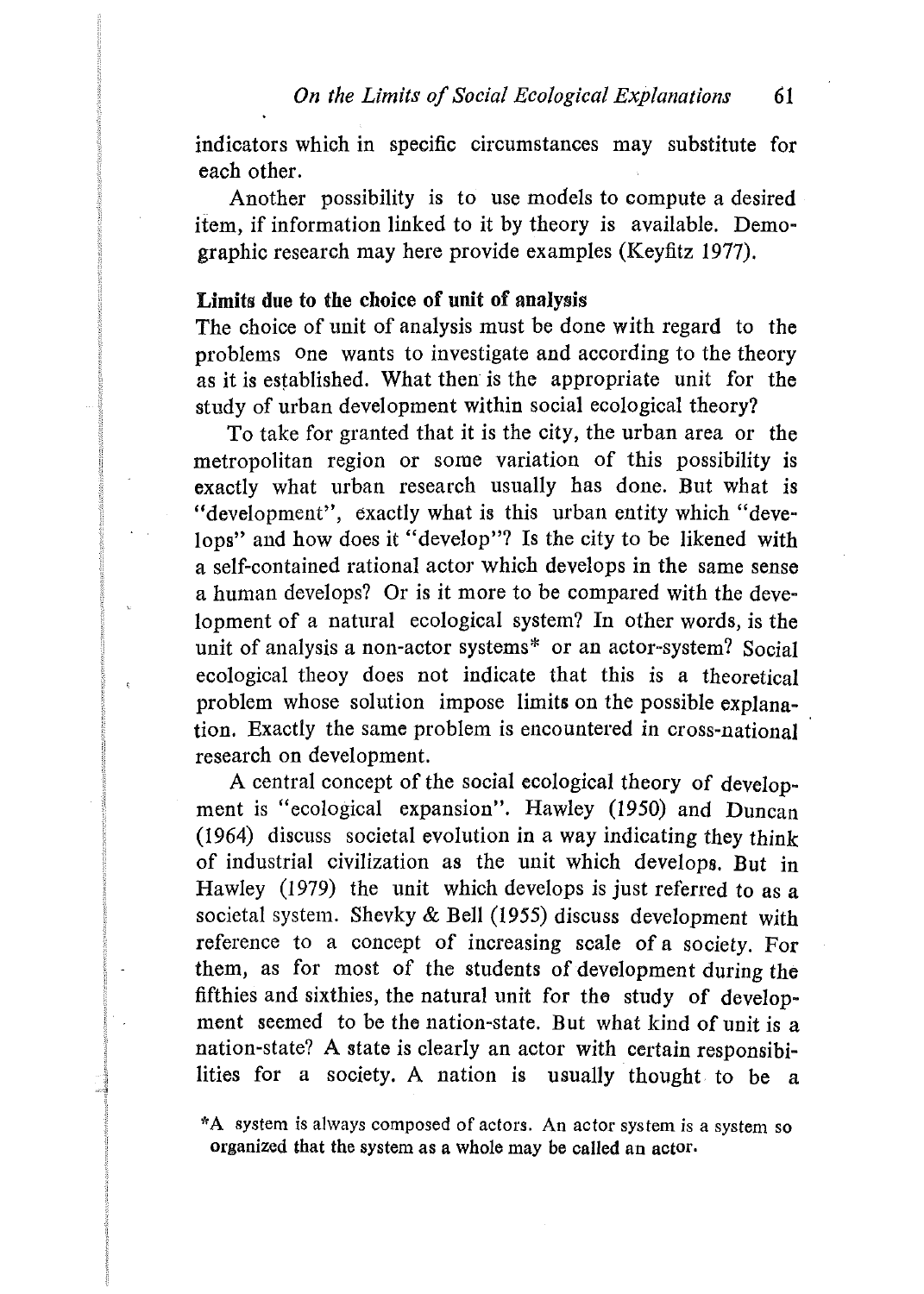populaion with a common culture. It is clearly a non-actor system. Only rarely will one find coincidence of the boundaries of responsibility for a state and the boundaries of a culture.

The various processes generating what we call development, must in social systems have actors as executing agents. So what is it that generates the development of nation-state? Is it the activities of the individual actors of a culture or the activities of the system of state-actors? Posed this way the answer is obviously that they both affect the development of the nation-state. But until Wallerstein (1974; see also Wallerstein 1979, 1980; Chirot 1977 and Breiger 1981) published his investigation into the dynamic of the world system of states and large scale business enterprises, the implications for sociological theory of the marxist critique of mainstream theories of development seemed mostly unnoticed or ignored. Since then the problems of multilevel systems with different kinds of actors have cropped up everywhere. In order to contribute to the understanding of the development of different soical systems also social ecological theory must expand its scope to include multiple levels, different kinds of actors and systems, as well as specifications of how effects can be traced across levels, across system boundaries and how these effects are related to different types of actors. A beginning might be to recognize that social ecological theory as it stands today applies only to non-actor systems where there is no single actor or coalition of actors with any responsibility for the system as a whole (like states have responsibility for the society within their boundaries). This at least seems to be one possible interpretation of Hawley's (1979) speculations on the utility of an evolution model for the explanation of cumulative change.

In order to attack the problems connected with the duality of state and society (or nation) or at another level the duality of incorporated city and metropolitan region, the population and organization variables need to be refined by distinguishing among a population of human actors, a population of system responsible actors and a population of other incorporated actors (other than system responsible). The organization variable must differentiate between the organization of non-actor systems and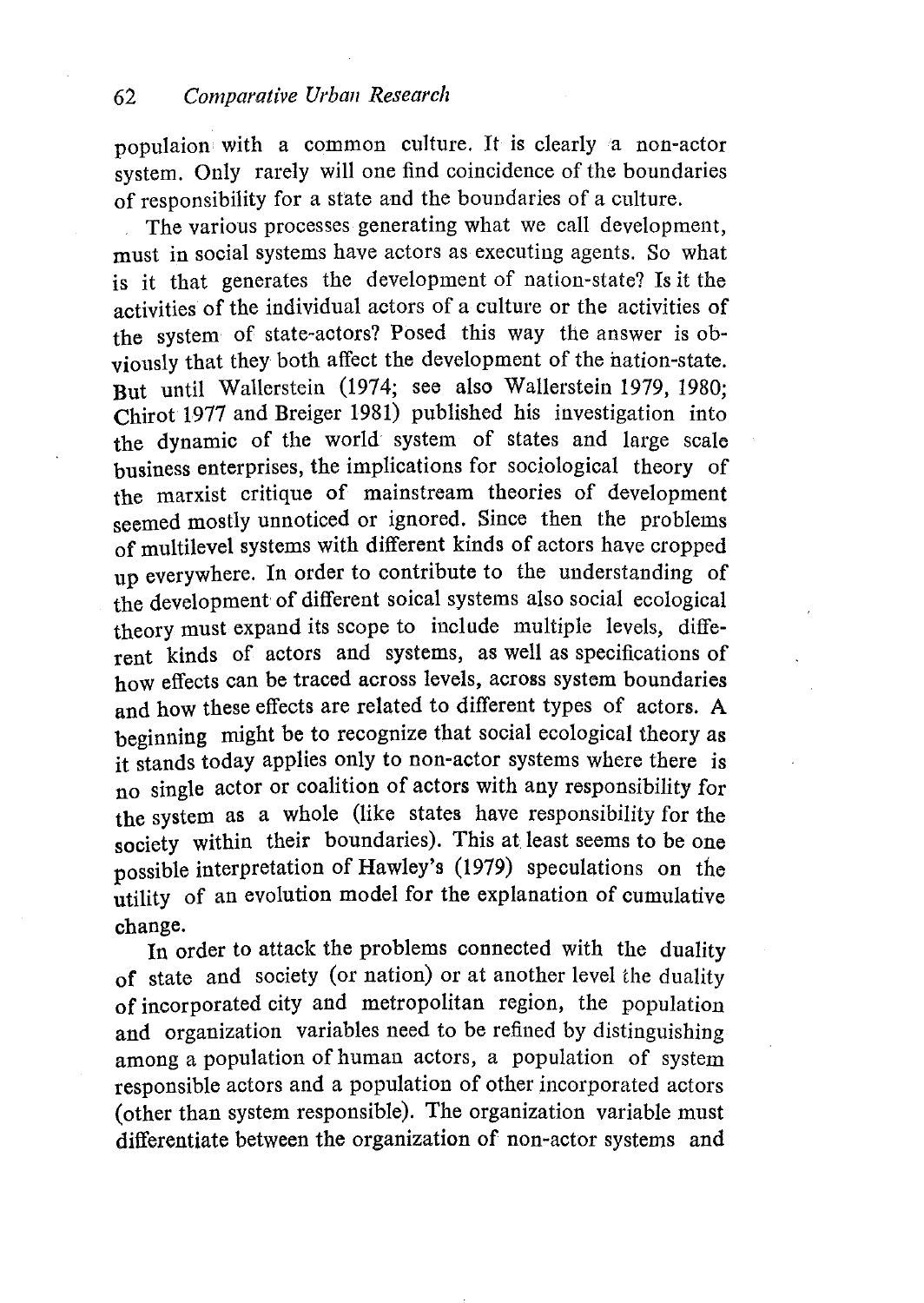the organizatjon of actor systems. Both for non-actor systems and for actor systems of the various types of populations there will be levels of systems. Each hierarchy of levels can be summarized as follows:

| Type of system<br>organization                                | Non-actor systems of                                                                              |                                                                       |                     |
|---------------------------------------------------------------|---------------------------------------------------------------------------------------------------|-----------------------------------------------------------------------|---------------------|
| Type of popu-<br>lation                                       | System respon-<br>sible actors                                                                    | Organization<br>actors                                                | Human<br>actors     |
| Level                                                         |                                                                                                   |                                                                       |                     |
| Environment                                                   | World systems<br>-of states<br>-of cultures<br>-of multi-<br>nationals                            | Society                                                               | Society             |
| Units of<br>analysis                                          | Society                                                                                           | Market                                                                | Social net-<br>work |
| Agents of                                                     | All actors                                                                                        | All actors                                                            | Human               |
| internal                                                      | which are                                                                                         | which are                                                             | actors              |
| processes of the                                              | legitimate mem-                                                                                   | able to parti-                                                        |                     |
| unit of analysis                                              | bers of the<br>society                                                                            | cipate                                                                |                     |
| Type of system<br>organization                                | Non actor systems of                                                                              |                                                                       |                     |
| Type of popu-<br>lation                                       | System respon-<br>sible actors                                                                    | Organization<br>actors                                                | Human<br>actors     |
| Level                                                         |                                                                                                   |                                                                       |                     |
| Environment                                                   | World systems<br>-of states<br>-of cultures<br>-of multi-<br>national                             | World systems<br>-of states<br>-of cultures<br>-of multi-<br>national | Society             |
| Unit of<br>analysis                                           | State                                                                                             | Multi-natio-<br>nal organi-<br>zations                                | Organization        |
| Agents of<br>internal<br>processes of the<br>unit of analysis | Local system<br>responsible<br>actors and elected<br>representatives<br>from other<br>populations | Member<br>organizations                                               | Human<br>actors     |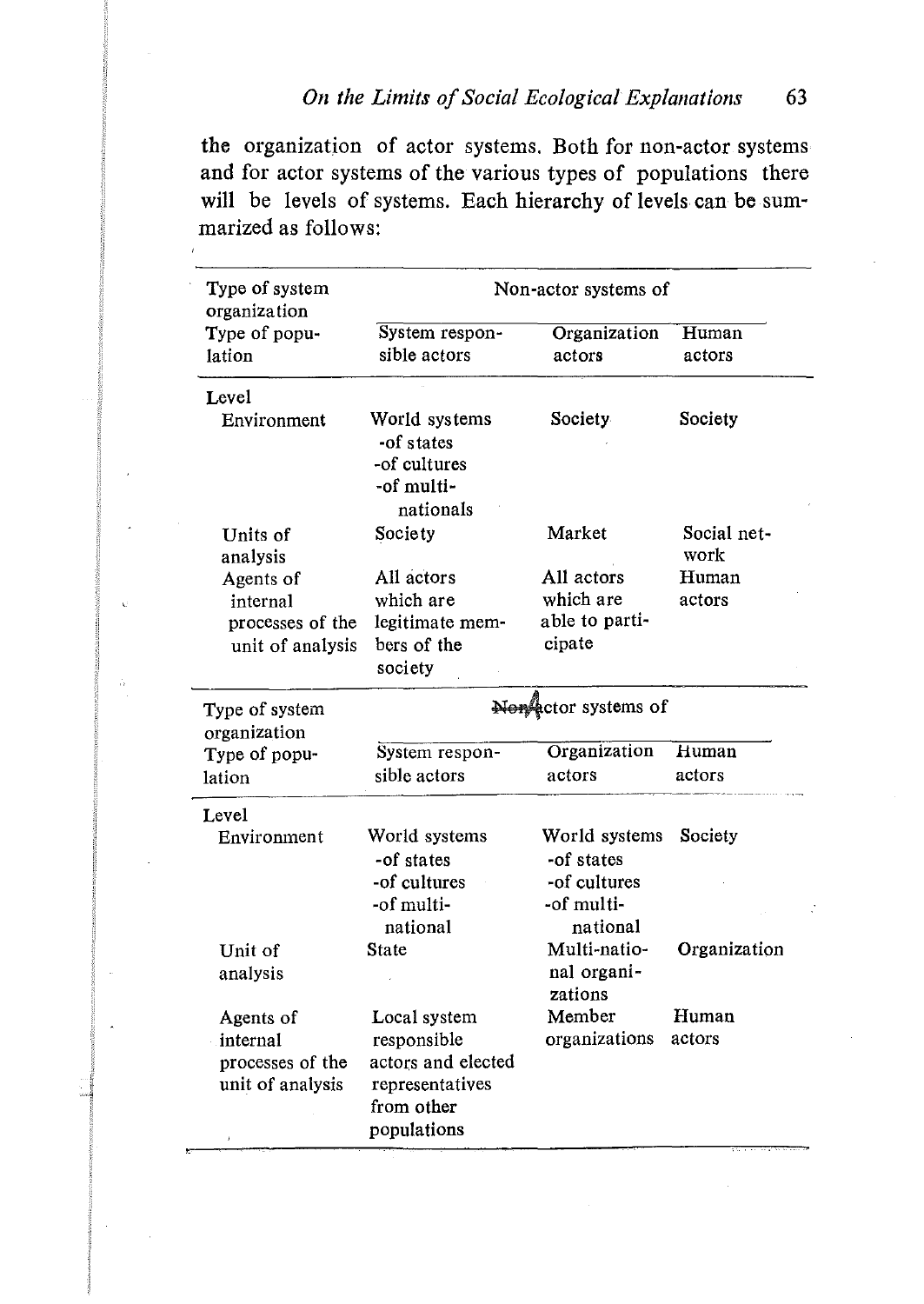If we from here return to the problem of doing comparative research on urban development, the problem must be restates as having to do with how technology and environment determine the parameters shaping the internal spatial distribution of the member actors of a society and their acivities. From an applied points of view the most interesting aspect lies in the possible degrees of freedom the system responsible actors of a society (the state, the cities and municipalities) have for influencing the internal spatial distribution of actors given the externally determined parameters. The appropriate unit for doing applied comparative urban research would then be societies where variations in externally determined parameters might be used as controls in the assessment of the efficiency of various efforts of system responsible actors to influence the characteristics of the urban regions within their societies.

### REFERENCES

- Berry, Brian J.L. and John D. Kasarda, *Contemporary Urban Ecology*. Macmillan, New York; 1977.
- Breiger, Ronald, L., "Structures of Economic Interdependence Among Nations", in *Blau,* Peter M. and Robert K. Merton (eds.), *Co11 tinuities in Structural Inquiry.* Beverly Hills, Sage Publications, 1981
- Chirot, Daniel, *Social Change in the Twentieth Century*. New York, Harcourt Brace Jovanovich, Inc. 1977
- Duncan, Otis. D. "Human Ecology and Population Studies", in Philip M. Hauser and Otis D. Duncan (eds.), *The Study of Population*, pp. 678-716. The University of Chicago, 1959.
- Duncan, Otis D., "Social Organization and the Ecosystem," in *Faris.*  Robert E.L. (ed.), *Handbook of Modern Sociology.* Chicago Rand McNally, 1964.
- Hannan, M.T., *Aggregation and Disaggregation in Sociology*. Lexington, Mass., Heath, 1971.
- Hamm, Bernd, "Land Use and Segregation." Paper, U, psala, 9th World Congress of Sociology, 1978.
- Hawley, Amos H., "Human Ecology". New York, Ronald Press, 1950.
- Hawley, Amos H., *Urban Society: A11 Ecological Approach.* Ronald Press, New York, 1971.
- Hawley, Amos, H. "Cumulative Change in Theory and in History", in Amos H., Hawley (ed.), *Societal Growth.* The Free Press, New York, 1979.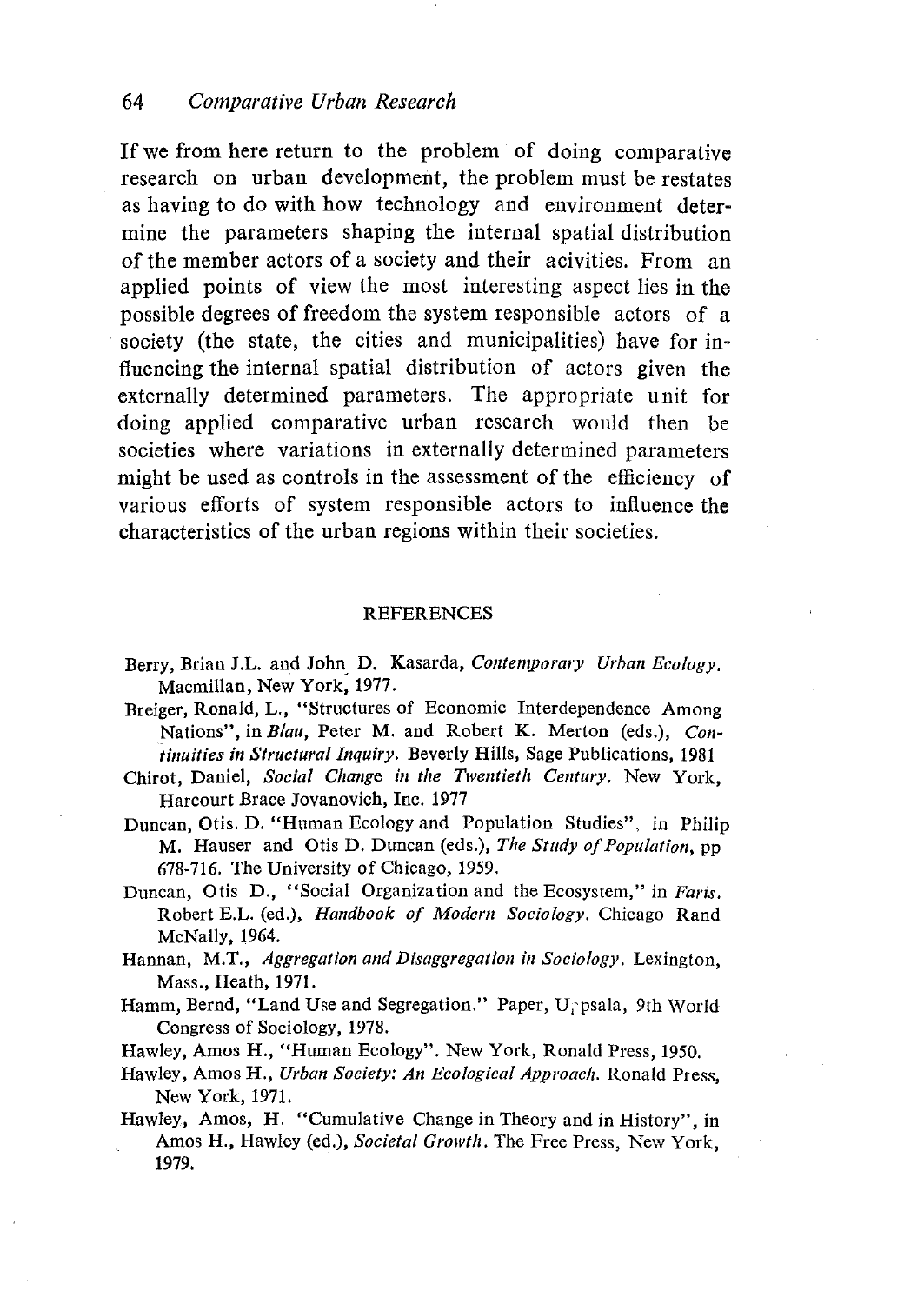$\epsilon$ 

 $\ddot{O}$ 

- Keyfitz, Nathan, *Applied Mathematical Demography,* New York, Wiley, 1977.
- Shevky, Eshref, and Wendel Bell, "Social Area Analysis: Theory, Illustrative Applications and Computational Procedures", Stanford: Stanford University Press, *1955.*
- Wallerstein, Inmanuel "The Modern World System: Capitalist Agriculture and the Origin of the European World Economy in the Sixteenth Century", New York, Academic Press, 1974.
- Wallerstein Immanuel, "World Networks and the Politics of the World-Economy", in *Hawley,* Amos (ed.), *Societal Growth,* New York, Free Press, 1979.
- Wallerstein, Immanuel, "The Modern World SystemII: Mercantilism and the Consolidation of the European World Economy 1600-1750". New York: Academic Press, 1980.